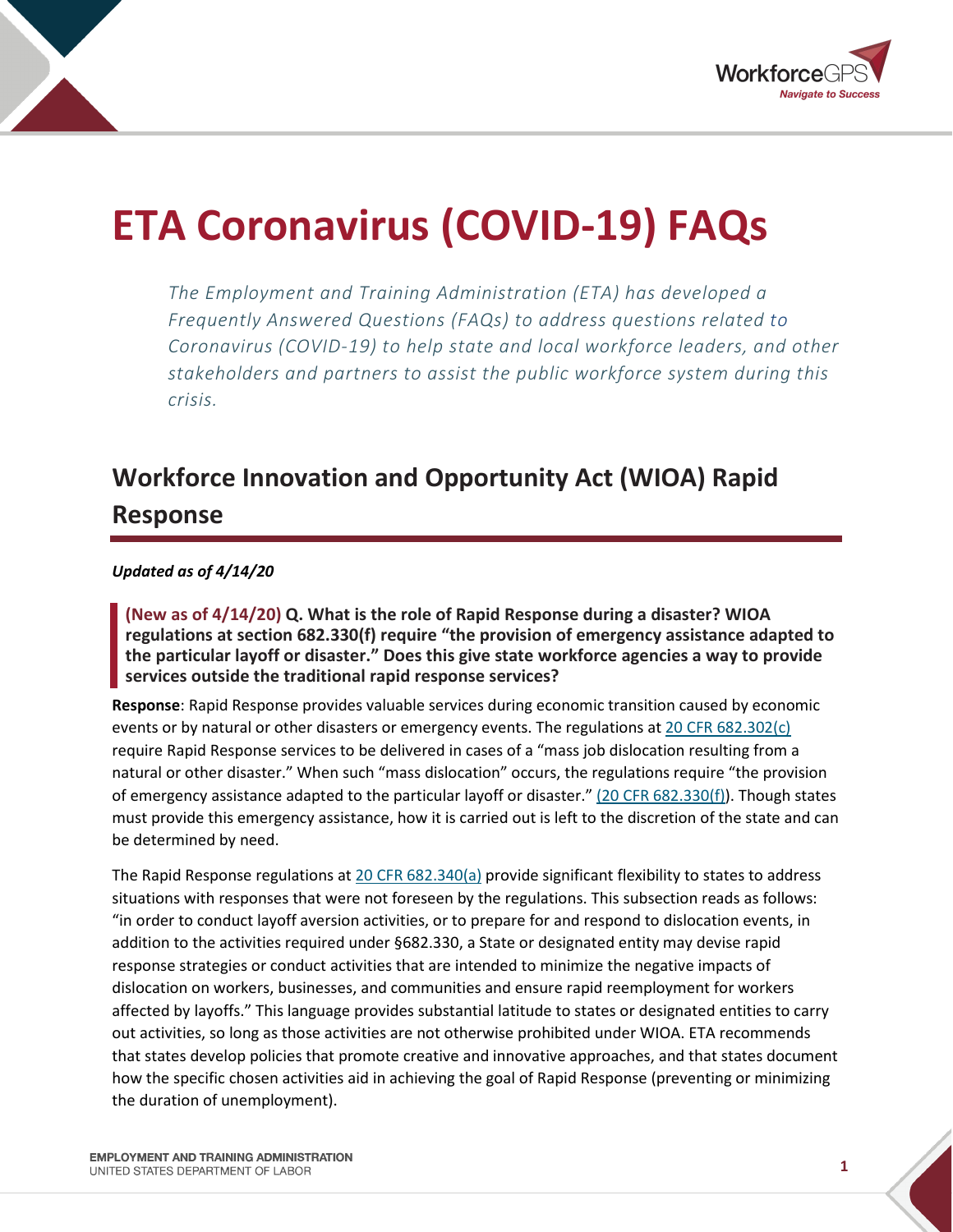

Further[, 20 CFR 682.340\(b\)](https://www.ecfr.gov/cgi-bin/text-idx?SID=b84c28fb69890a524509da303393fce9&mc=true&node=pt20.4.682&rgn=div5#se20.4.682_1330) reads as follows: "When circumstances allow, rapid response may provide guidance and/or financial assistance to establish community transition teams to assist the impacted community in organizing support for dislocated workers and in meeting the basic needs of their families, including heat, shelter, food, clothing and other necessities and services that are beyond the resources and ability of the one-stop delivery system to provide."

While such community transition teams are not commonly used, economic transition situations that affect entire communities, such as the COVID-19 outbreak, may present opportunities to organize such teams to address the extraordinary impacts of the crisis. State Rapid Response teams have the flexibility to organize such teams. However, such activities should always ensure the safety and health of all team members and following the safety and health instructions of state or local leaders should be a priority.

### **Q. Should states continue to provide rapid response services for any layoff event impacting 50 or more employees in light of COVID-19?**

**Response:** States should continue to provide Rapid Response information to affected employees. However, this information can be shared electronically, such as in webinars. States have flexibility to provide this information through virtual or other limited in-person means. States should consult CDC guidance and local government directives about large gatherings.

## **Workforce Innovation and Opportunity Act (WIOA) Layoff Aversion Activities**

### **Q. Can ETA provide clarifications on the use of funds for layoff aversion?**

**Response**: [Training and Employment Guidance Letter \(TEGL\) 19-16](https://wdr.doleta.gov/directives/corr_doc.cfm?DOCN=3851) contains information on the use of Dislocated Worker (DW) funds for layoff aversion activities. Section 18 of the TEGL covers the Rapid Response program and how Rapid Response funds can and should be used to conduct layoff aversion activities. In addition, DW funds may be used for incumbent worker training (see section 13 of the TEGL). Additionally, states have the flexibility to utilize the Governor's Reserve to conduct layoff aversion activities.

### **Q. Can WIOA Adult funds be used to support layoff aversion activities?**

**Response**: A state may use up to 25% of their Dislocated Worker allotment to provide Rapid Response activities, which can be used for layoff aversion activities. States may also leverage the Governor's Reserve to conduct additional rapid response activities. At the local level, Boards may use up to 20% of their combined adult and dislocated worker funds to provide incumbent worker training, which can be used for layoff aversion. ETA will consider waivers of this 20% cap as needed. Individuals involved in layoff aversion activities who meet program eligibility requirements may be served by the Adult and Dislocated Worker programs. States may approve transfers of up to 100% of adult and dislocated worker funds.